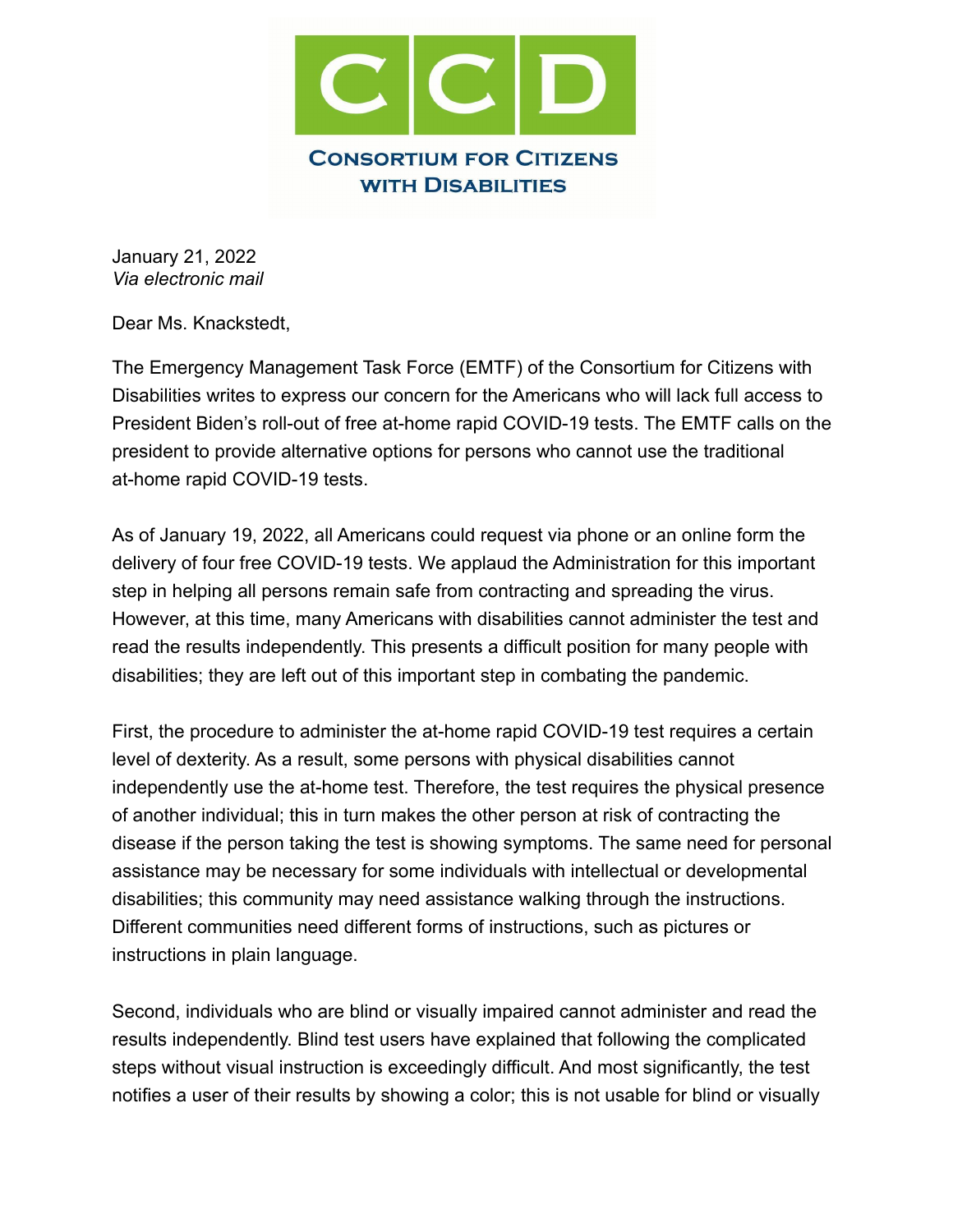## impaired users.

The EMTF encourages the Administration to do two things. First, and most immediate, persons with disabilities have the right to reasonable modifications to services in efforts to facilitate and achieve equity in the roll-out of the at-home tests. For instance, mobile test providers should be available by request to travel to the homes of persons with disabilities to administer the tests. Many people with disabilities do not drive; they use public transit or other options. However, if a person believes they are symptomatic, they should not use a public bus where they could spread the disease. Consequently, the tester should go to the residence or other requested venue of the person. Those traveling to administer the tests will be trained medical professionals equipped with personal protective equipment. This will prevent the potential spread of the disease.

Third, the Administration must remember its obligation to provide accessible services as a program that receives federal funding; legally, the Administration must take steps to make these tests accessible for all users. The Administration should also urge pharmaceutical companies to design new at-home rapid COVID-19 tests to administer the test in a more user-friendly way that is accessible for people with disabilities. Instructions to use the test should be provided in a myriad of ways to accommodate people with different disabilities. For instance, instructions should be depicted in pictures, written in plain language, and performed on videos that can easily be found online. The deliverance of the results should also be more than just a change in color. For instance, in the United Kingdom, the Royal National Institute of Blind People developed a prototype of an accessible pregnancy test where the test provided a tactile response so blind users knew the result of the test. The Administration should urge pharmaceutical companies to begin developing new technology such as this.

On January 20, 2022, Emily Voorde with the Whitehouse Office of Public Engagement during a Disability Stakeholder call announced that the Administration has called on the National Institutes of Health (NIH) to develop accessible at-home tests. The EMTF looks forward to seeing what NIH develops and will wait eagerly for the roll-out of such tests.

Thank you for listening to our concerns. We urge you to consider our suggestions to make sure that all Americans have an accessible and safe way to test for the virus. If you have any questions, please reach out to Claire Stanley at Claire.stanley@ndrn.org.